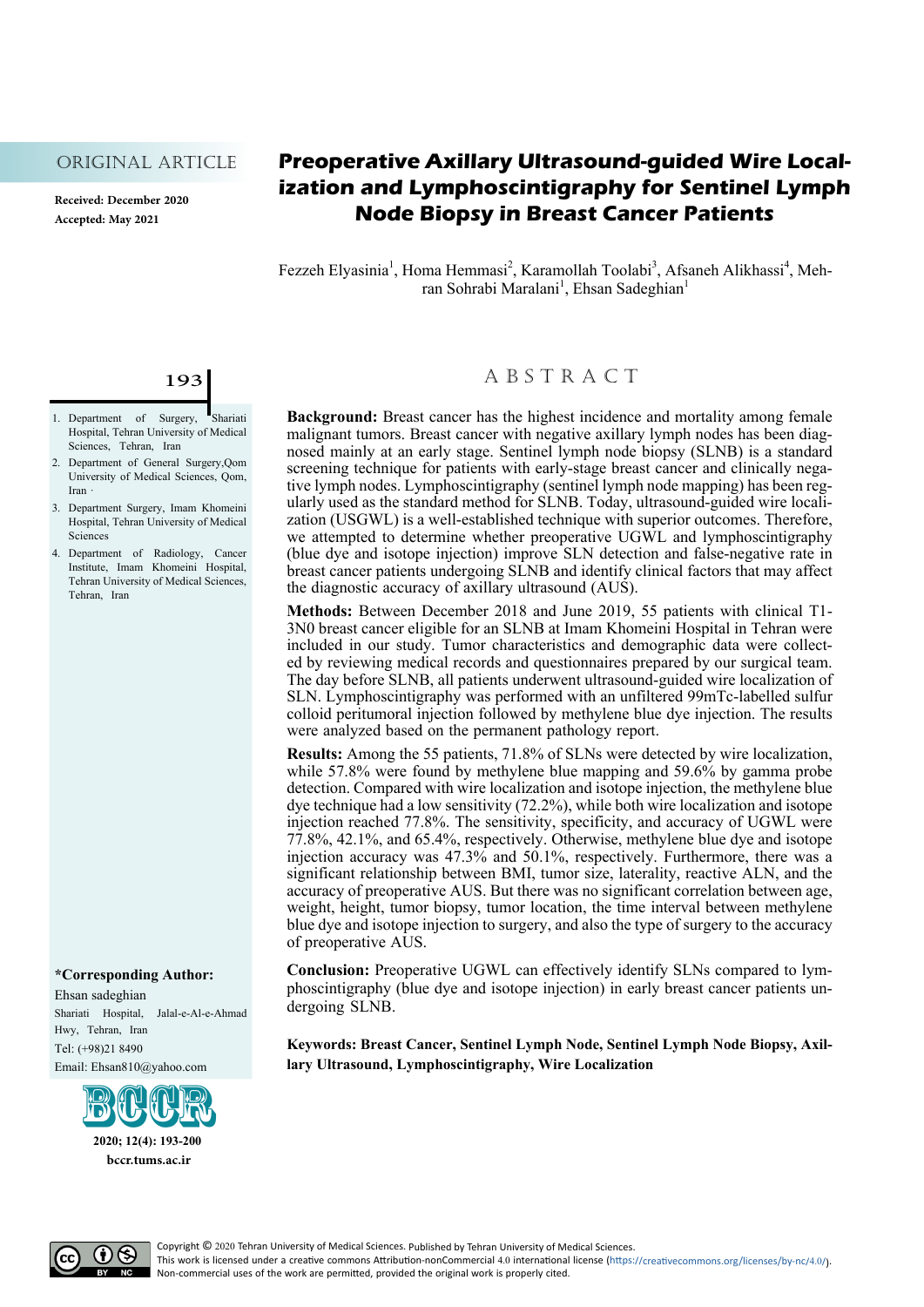## **INTRODUCTION:**

Freast cancer has the highest occurrence and mortality among female malignant tumors in the world. Most breast cancers diagnosed at an early stage are clinically axillary lymph node (ALN) mortality among female malignant tumors in the world. Most breast cancers diagnosed at an negative due to increased population understanding of cancer prevention and medical diagnostic technologies [\(1](#page-6-0)). Sentinel lymph nodes (SLNs) are the first lymph nodes to obtain lymphatic drainage from the primary tumor ([2\)](#page-6-1). Awareness of the regional lymph node status is prominent for determining the staging, prognostic outcomes, and local breast cancer control ([3](#page-6-2)). Sentinel lymph node biopsy (SLNB) is a common screening technique for patients with early-stage breast cancer and clinically negative lymph nodes ([4\)](#page-6-3). It requires an accurate estimation of the axillary lymph node status, with a false negative rate ranging from 4.6 % to 16.7 % [\(5](#page-6-4)). In the SLNB process, different methods have been performed regularly to evaluate SLNs, including blue dye and radioisotope injection [\(6](#page-6-5)). Currently, the standard procedure for SLNB is a dual technique involving the injection of technetium-labeled nano-colloid and blue dye interstitially into the breast. The detection rate for these nodes was 96% in a meta-analysis, with a false negative rate of 7.3% ([7\)](#page-6-6). However, this technique has some drawbacks despite its clinical efficacy, such as being time-consuming and involving complex operational steps [\(8](#page-6-7)). The use of ultrasound for axillary staging has been well-known for breast cancer ([9](#page-6-8)). Several recent studies have used ultrasound to detect sentinel axillary lymph nodes using either fine-needle aspiration (FNA) or core needle biopsy (CNB) ([10](#page-6-9), [11](#page-6-10)). They showed a reasonably good predictive value for axillary status, and the reoperation rate was reduced ([12](#page-6-11)). Ultrasound-guided wire localization (USGWL) is a well-established breast pathology management technique presented with superior results ([13,](#page-6-12) [14](#page-6-13)). Therefore, in our study, we attempted to identify clinical factors that may have an impact on the diagnostic accuracy of axillary ultrasound in the preoperative breast cancer assessment and also determined whether preoperative UGWL and lymphoscintigraphy (blue dye and isotope injection) enhance SLN identification and false-negative rate in breast cancer patients undergoing SLNB.

## **METHODS:**

Between December 2018 and June 2019, all 55 patients with clinical T1-3N0 breast cancer eligible for an SLNB at Imam Khomeini Hospital in Tehran were included. The methods were carried out following the approved guidelines, and written informed consent was obtained from all patients before SLNB. Patients who were pregnant and had palpable lymph nodes, neoadjuvant chemotherapy, ductal carcinoma in situ (DCIS) without mastectomy, history of axillary, or breast cancer surgery were excluded. Besides, during ultrasound evaluation of the axillae, any defined criteria of suspicious lymph nodes, including cortical thickness more than 3 mm, uniformity, irregular margins, encroachment, or displacement of the fatty hilum, were considered positive axilla and excluded from our study. Tumor features and demographic information were collected from medical records and prepared questionnaires by our surgical team.

This trial study aimed to determine the predictive value of the sentinel lymph node (SLN) in early breast cancer using SLNB by comparing UGWL with lymphoscintigraphy, including methylene blue dye and isotope injection. All patients scheduled for SLNB underwent ultrasound-guided wire localization of SLN the day before surgery. The radiologist selected the lowest part of the axilla as the SLN. Then, the lymph node was localized by a wire under ultrasound guidance. Before SLNB, lymphoscintigraphy was performed with an unfiltered 99mTc-labelled sulfur colloid peritumoral injection followed by methylene blue dye injection by the surgeon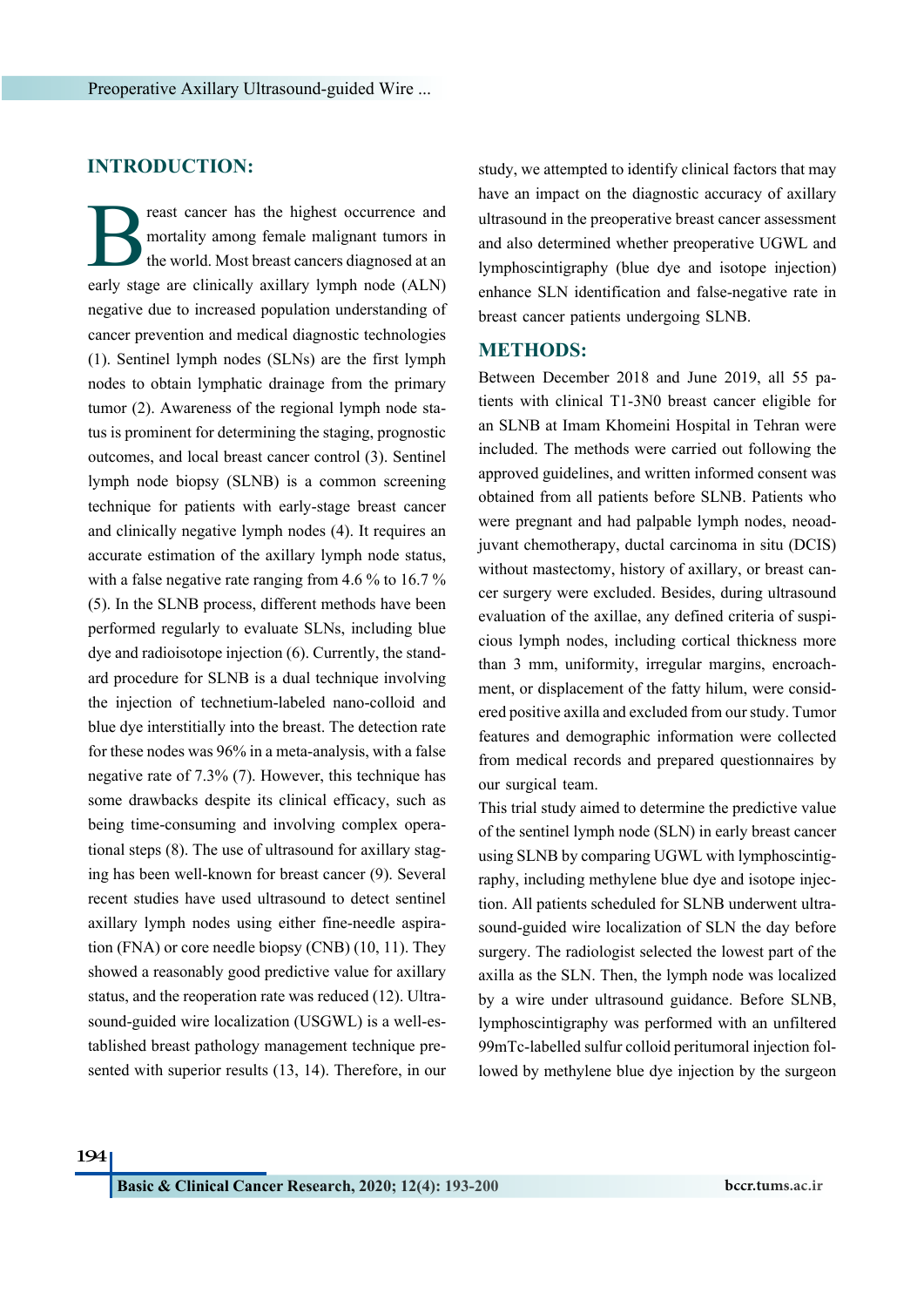after induction of anesthesia. The sentinel node was identified via the visual detection of blue dye staining and a hand-held gamma detector. The SLN radioactivity was measured, counting for 10 s while using the gamma probe. All the SLNs were removed until radioactivity in the axilla reached the background level. The sentinel nodes were divided into three groups according to their mapping characteristics: (1) hot and blue; called W+, (2) hot only  $(T+)$ ; and (3) blue only  $(B+)$ . Lymph nodes that were neither hot nor blue were removed as W- and labeled non-sentinel lymph nodes (NSLN). The frozen section procedure was performed intraoperatively. The results were analyzed by a permanent pathology report.

#### **Data Analysis**

The results were presented by descriptive statistics and frequency distribution. Patients' characteristics were compared using independent *t*-tests for continuous variables, and the associations between categorical variables were assessed using Pearson's chi‐square test and logistic regression. Diagnostic performance of axillary ultrasound in SLN detection was calculated by the estimates of sensitivity, specificity, positive predictive value (PPV), negative predictive value (NPV), and accuracy relative to the final pathology. Statistical analysis was carried out using SPSS version 20, and the differences were considered statistically significant at P < 0.05. Our study was approved by the Ethics Committee of Tehran University of Medical Sciences.

## **RESULTS:**

Axillary ultrasound-wire localization was performed preoperatively on 55 breast cancer patients. The majority of participants were premenopausal women (mean age  $44.7 \pm 12.8$  years). Almost half of the SLN (44.8%) were located in the upper outer quadrants on the left side (50.9%) with a mean size of  $1.69 \pm 1.7$  cm. In most patients, the time interval between blue injection and surgery was 30-60 minutes and less than 12 hours between isotope injection and surgery. The frequency of breast mass in patients was 85.5% in CNB and 14.5% in an open or surgical biopsy. Besides, 43.6% of patients had undergone a mastectomy, and in 56.4% of patients, breasts were conserved. The frequency of SLN based on preoperative axillary ultrasound (AUS) was reactive in 94.5% of patients, and only 5.5% of SLNs have been reported normal. There were no significant differences between the accuracy of preoperative AUS and age, weight, height, tumor biopsy, tumor location, the time interval between methylene blue dye and isotope injection to surgery, and also the type of surgery. But, there was a significant relationship between the ALN type, tumor size, laterality, BMI, and the accuracy of preoperative AUS, as shown in **[Table 1](#page-3-0)**. Intraoperatively, non-sentinel lymph nodes (NSLNs) were positive in 43.6% of patients, and frozen section analysis of the SLN was positive in 50.9% of patients. However, based on the final pathology report, the involvement of SLN and NSLN were 65.5% and 25%, respectively. Besides, there was no significant relationship between NSLN involvement and the accuracy of AUS based on frozen section analysis (P=0.86).

SLN was identified in 65.5% of patients (36/55). Among these, wires were successfully located (W+) in 77.8% (28/36), and gamma probe detection through isotope (T+) was used in 77.8% (28/36). Nevertheless, the SLN was identified by methylene blue dye  $(B+)$  in 72.2% (26/36) of patients **[Table 2](#page-4-0)**. Following the final pathology report, 70.9% (39/55) of patients were  $W^+$  with a positive predictive value (PPV) of 71.8% (28/39). At the same time, 85.5% (47/55) and 81.8%  $(45/55)$  of patients were confirmed to be T+ and B+. Thus, the PPVs of T+ and B+ were 59.6% (28/47) and 57.8% (26/45), respectively ([Table 3\)](#page-4-1). Furthermore, the false negative rates of the isotope, methylene blue dye, and wire localization were 40.4% (19/47), 42.2% (19/45), and 28.2% (11/39), respectively. Additionally, the negative predictive value (NPV) of  $W<sup>+</sup>$  was 50% (8/16). As mentioned in **[Table 3](#page-4-1)**, AUS demonstrated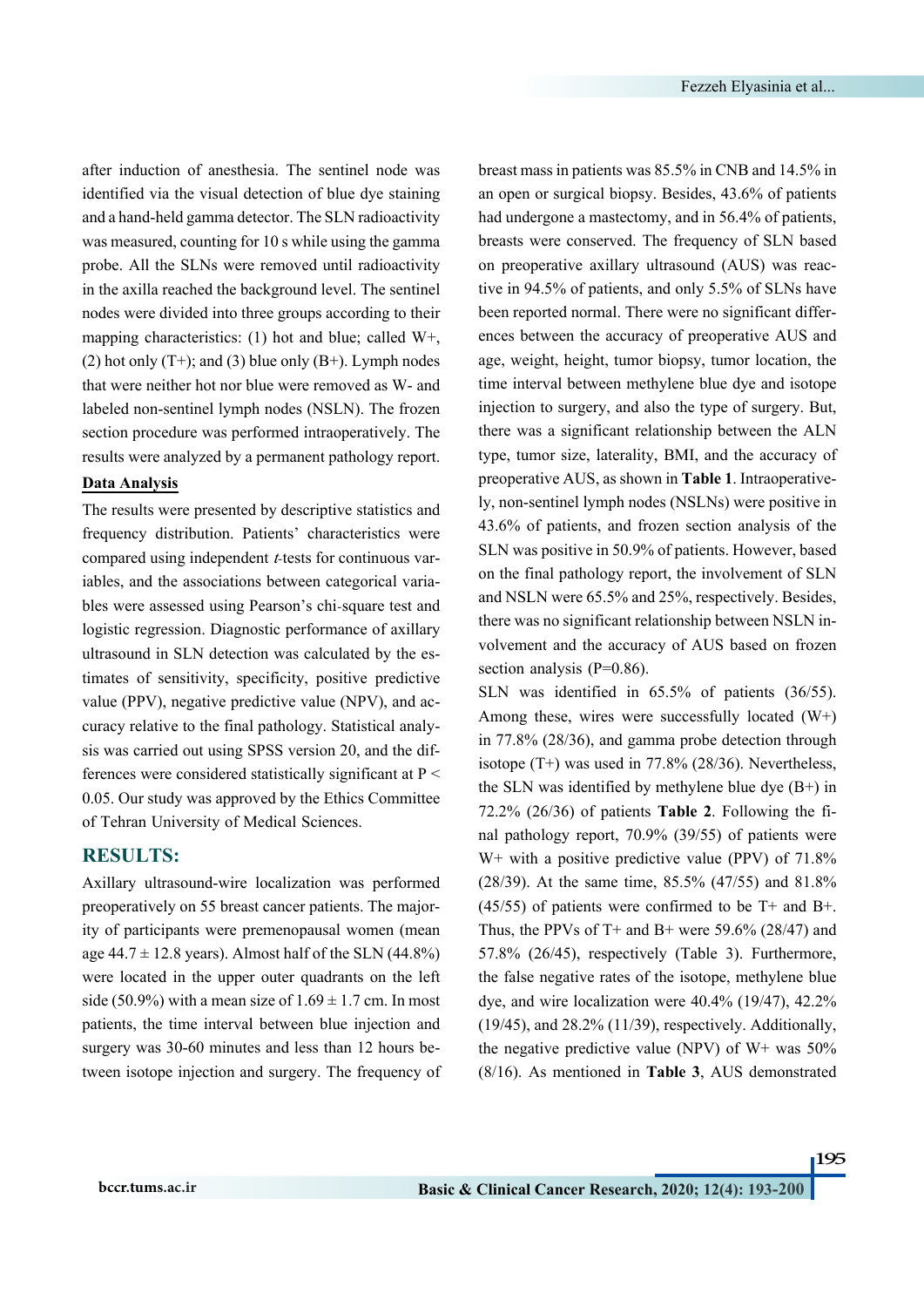<span id="page-3-0"></span>**Table 1. Clinical and pathological characteristics of patients (n=55) whose axillary ultrasound detected positive sentinel lymph nodes**

| <b>Variables</b>                                                                                            | <b>Number</b>       | %    | <b>AUS(SLN+) N (%)</b> | P-value |  |  |  |
|-------------------------------------------------------------------------------------------------------------|---------------------|------|------------------------|---------|--|--|--|
| Age (year)                                                                                                  |                     |      |                        |         |  |  |  |
| ≤50                                                                                                         | 39                  | 70.1 | 24(64.9)               | 0.8     |  |  |  |
| >50                                                                                                         | 16                  | 29.1 | 12(66.7)               |         |  |  |  |
| Weight (kg)                                                                                                 |                     |      |                        |         |  |  |  |
| <70                                                                                                         | 24                  | 43.6 | 13(54.2)               | 0.12    |  |  |  |
| >70                                                                                                         | 31                  | 56.4 | 23(74.2)               |         |  |  |  |
| BMI (kg/m2)                                                                                                 |                     |      |                        |         |  |  |  |
| 18.5-24.9                                                                                                   | 19                  | 34.5 | 9(47.4)                | $0.02*$ |  |  |  |
| 25-29.9                                                                                                     | 17                  | 30.9 | 11(64.7)               |         |  |  |  |
| 30-34.9                                                                                                     | 14                  | 25.5 | 13(92.9)               |         |  |  |  |
| $\geq 35$                                                                                                   | 5                   | 9.1  | 3(60.0)                |         |  |  |  |
| Height (cm)                                                                                                 |                     |      |                        |         |  |  |  |
| < 160                                                                                                       | 14                  | 25.5 | 10(71.4)               |         |  |  |  |
| >160                                                                                                        | 41                  | 74.5 | 26(63.4)               | 0.5     |  |  |  |
| <b>Breast tumor size (cm)</b>                                                                               |                     |      |                        |         |  |  |  |
| T1 (2)                                                                                                      | 18                  | 32.7 | 12(66.7)               |         |  |  |  |
| $T2(2-5)$                                                                                                   | 33                  | 60   | 24(72.7)               | $0.01*$ |  |  |  |
| T3(≥5)                                                                                                      | $\overline{4}$      | 7.3  | 0(00.0)                |         |  |  |  |
| <b>Tumor location</b>                                                                                       |                     |      |                        |         |  |  |  |
| <b>UOQ</b>                                                                                                  | 23                  | 41.8 | 15(65.2)               |         |  |  |  |
| <b>UIQ</b>                                                                                                  | 10                  | 18.2 | 5(50.0)                |         |  |  |  |
| LOQ                                                                                                         | 9                   | 16.4 | 7(77.8)                |         |  |  |  |
| LIQ                                                                                                         | $\overline{8}$      | 14.5 | 4(50.0)                | 0.8     |  |  |  |
| UOQ, UIQ                                                                                                    | $\overline{2}$      | 3.6  | 2(100.0)               |         |  |  |  |
| UOQ, LOQ<br>UIQ, LIQ                                                                                        | $\overline{c}$<br>1 | 3.6  | 2(100.0)               |         |  |  |  |
|                                                                                                             |                     | 1.8  | 1(100.0)               |         |  |  |  |
| Laterality<br>Right                                                                                         | 27                  | 49.1 | 14(51.9)               |         |  |  |  |
| Left                                                                                                        | 28                  | 50.9 | 22(78.6)               | $0.03*$ |  |  |  |
|                                                                                                             |                     |      |                        |         |  |  |  |
| <b>Type of biopsy</b>                                                                                       |                     |      |                        |         |  |  |  |
| <b>CNB</b>                                                                                                  | 47                  | 85.5 | 30(63.8)               | 0.5     |  |  |  |
| Surgical                                                                                                    | 8                   | 14.5 | 6(75.0)                |         |  |  |  |
| <b>Type of ALN</b>                                                                                          |                     |      |                        |         |  |  |  |
| Reactive                                                                                                    | 52                  | 94.5 | 36(69.2)               | $0.03*$ |  |  |  |
| Normal                                                                                                      | 3                   | 5.5  | 0(00.0)                |         |  |  |  |
| lymphoscintigraphy                                                                                          |                     |      |                        |         |  |  |  |
| Blue dye injection                                                                                          | 45                  | 81.8 | 26(72.2)               |         |  |  |  |
| Isotope injection                                                                                           | 47                  | 85.5 | 28(77.8)               |         |  |  |  |
|                                                                                                             |                     |      |                        |         |  |  |  |
| Time interval of blue-dye (min)                                                                             |                     |      |                        |         |  |  |  |
| $0 - 30$                                                                                                    | 20                  | 36.4 | 12(60.0)               |         |  |  |  |
| 30-60                                                                                                       | 29                  | 52.7 | 18(62.1)               | 0.12    |  |  |  |
| 60-90                                                                                                       | $\overline{c}$      | 3.6  | 2(100.0)               |         |  |  |  |
| 90-120                                                                                                      | 4                   | 7.3  | 4(100.0)               |         |  |  |  |
| Time interval of isotope (h)                                                                                |                     |      |                        |         |  |  |  |
| $\leq 12$                                                                                                   | 34                  | 61.8 | 20(58.8)               | 0.18    |  |  |  |
| $>12$                                                                                                       | 21                  | 38.2 | 16(76.2)               |         |  |  |  |
| <b>Breast surgery</b>                                                                                       |                     |      |                        |         |  |  |  |
| Mastectomy                                                                                                  | 24                  | 43.6 | 14(58.3)               | 0.32    |  |  |  |
| <b>BCT</b>                                                                                                  | 31                  | 56.4 | 22(71.0)               |         |  |  |  |
| AUS: axillary ultrasound; SLN: sentinel lymph node; ALN: axillary lymph node; BCT: breast-conserving thera- |                     |      |                        |         |  |  |  |

AUS: axillary ultrasound; SLN: sentinel lymph node; ALN: axillary lymph node; BCT: breast-conserving therapy; BMI: body mass index; UOQ: upper outer quadrant; UIQ: Upper inner quadrant; LOQ: Lower outer quadrant; LIQ: lower inner quadrant. \*P value < .05 indicates statistical significance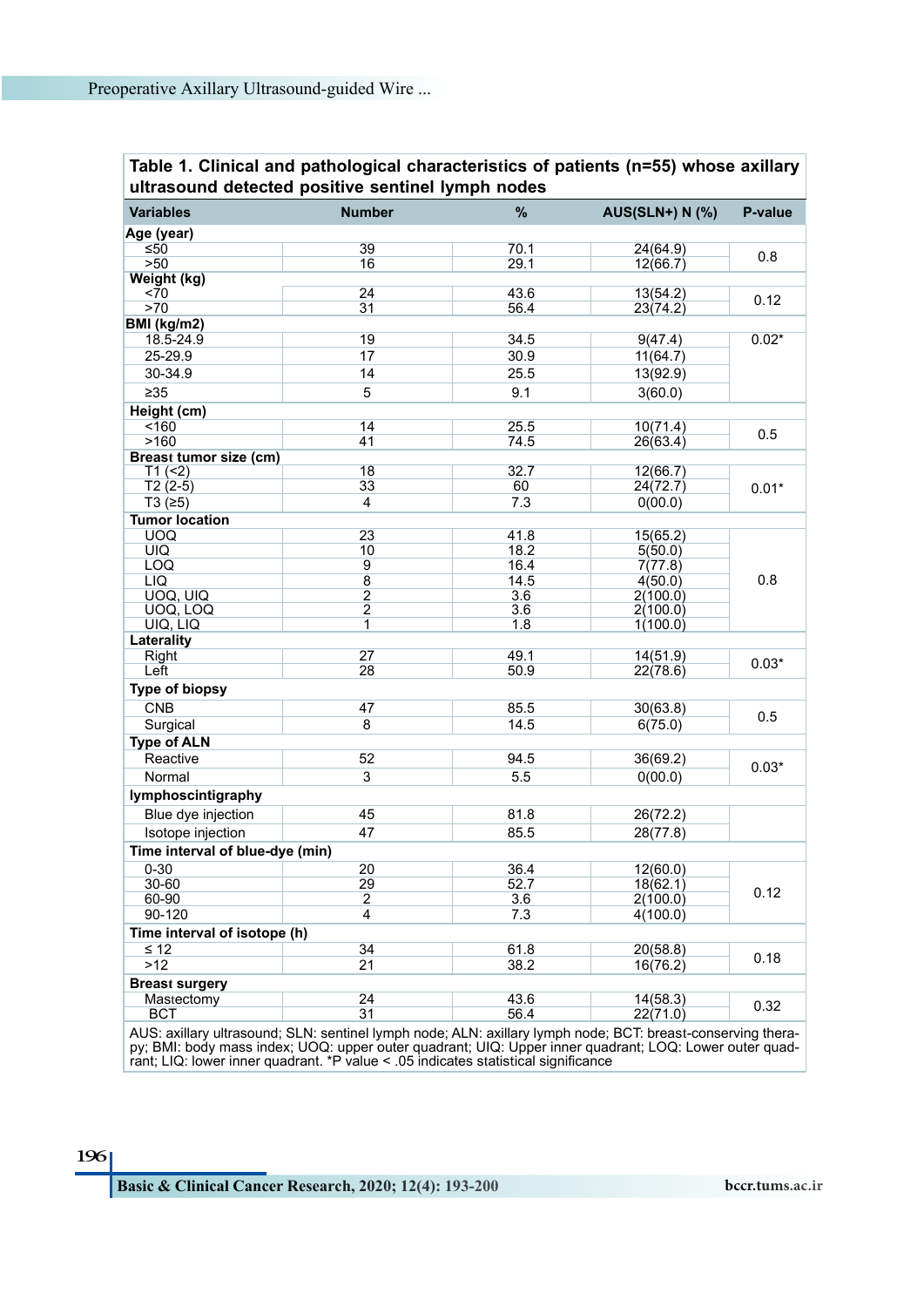| and wire localization |                |                                |                 |           |  |  |
|-----------------------|----------------|--------------------------------|-----------------|-----------|--|--|
|                       | <b>AUS</b>     | <b>SLNB</b><br><b>Positive</b> | <b>Negative</b> | Total (N) |  |  |
| в                     | Positive (+)   | 26(72.2)                       | 19(100)         | 45(81.8)  |  |  |
|                       | Negative (-)   | 10(27.8)                       | 0(0.0)          | 10(18.2)  |  |  |
| T                     | Positive $(+)$ | 28(77.8)                       | 19(100)         | 47(85.5)  |  |  |
|                       | Negative (-)   | 8(22.2)                        | 0(0.0)          | 8(14.5)   |  |  |
| W                     | Positive (+)   | 28(77.8)                       | 11(57.9)        | 39(70.9)  |  |  |
|                       | Negative (-)   | 8(22.2)                        | 8(42.1)         | 16(29.1)  |  |  |
| <b>NSLN</b>           | Positive (+)   | 16(66.7)                       | 8(33.3)         | 24(100)   |  |  |
|                       | Negative (-)   | 20(64.5)                       | 11(35.5)        | 31(100)   |  |  |
| $\cdots$              |                | .<br>$\cdots$                  |                 |           |  |  |

# <span id="page-4-0"></span>**Table 2. Absolute and relative distribution of SLN by the preoperative AUS and the pathological results of SLNB between m ethylene blue, isotope injection,**

AUS: axillary ultrasound; SLNB: sentinel lymph node biopsy; NSLN: non-sentinel lymph node; B: methylene blue dye injection; T: isotope injection; W: wire localization

## <span id="page-4-1"></span>**Table 3. Comparison of sensitivity, specificity, PPV, NPV, and accuracy of UGWL and lymphoscintigraphy**

|                                                                                                                                                    | <b>Test</b> | $B (+)$ | T(t)  | $W(+)$ |  |
|----------------------------------------------------------------------------------------------------------------------------------------------------|-------------|---------|-------|--------|--|
| в                                                                                                                                                  | Sensitivity | 72.2%   | 77.8% | 77.8%  |  |
|                                                                                                                                                    | Specificity | $0\%$   | 0%    | 42.1%  |  |
| w                                                                                                                                                  | <b>PPV</b>  | 57.8%   | 59.6% | 71.8%  |  |
| <b>NSLN</b>                                                                                                                                        | <b>NPV</b>  | $0\%$   | 0%    | 50%    |  |
|                                                                                                                                                    | Accuracy    | 47.3%   | 50.1% | 65.4%  |  |
| $\mathbf{A} \cup \mathbf{O}$ . The set of $\mathbf{O}$ is the set of the set of $\mathbf{O}$ is the set of $\mathbf{O}$ is the set of $\mathbf{O}$ |             |         |       |        |  |

AUS: axillary ultrasound; SLNB: sentinel lymph node biopsy; NSLN: non-sentinel lymph node; B: methylene blue dye injection; T: isotope injection; W: wire localization

better overall accuracy for wire localization (65.4%) than lymphoscintigraphy, including methylene blue dye and isotope injection. Therefore, we believe that the sensitivity, specificity, and accuracy of UGWL in detecting SLN is superior to that of lymphoscintigraphy mapping, especially in early breast cancer patients undergoing SLNB.

## **DISCUSSION:**

Lymphoscintigraphy is an efficient SLN mapping tech-

nique. The latest analysis of 3-year clinical experience on SLNB in early breast cancer confirms the feasibility of combined lymphatic mapping (blue dye lymphatic mapping, lymphoscintigraphy, and radio-guided surgery), resulting in a 97.9% success rate (278/284 patients) in diagnosis [\(15](#page-6-14)). Combined lymphatic mapping and SLNB is a reliable indicator of the histopathologic status of the ALNs in early breast cancer and is rapidly gaining acceptance as the method of preference in women undergoing primary surgical therapy [\(16\)](#page-6-15). In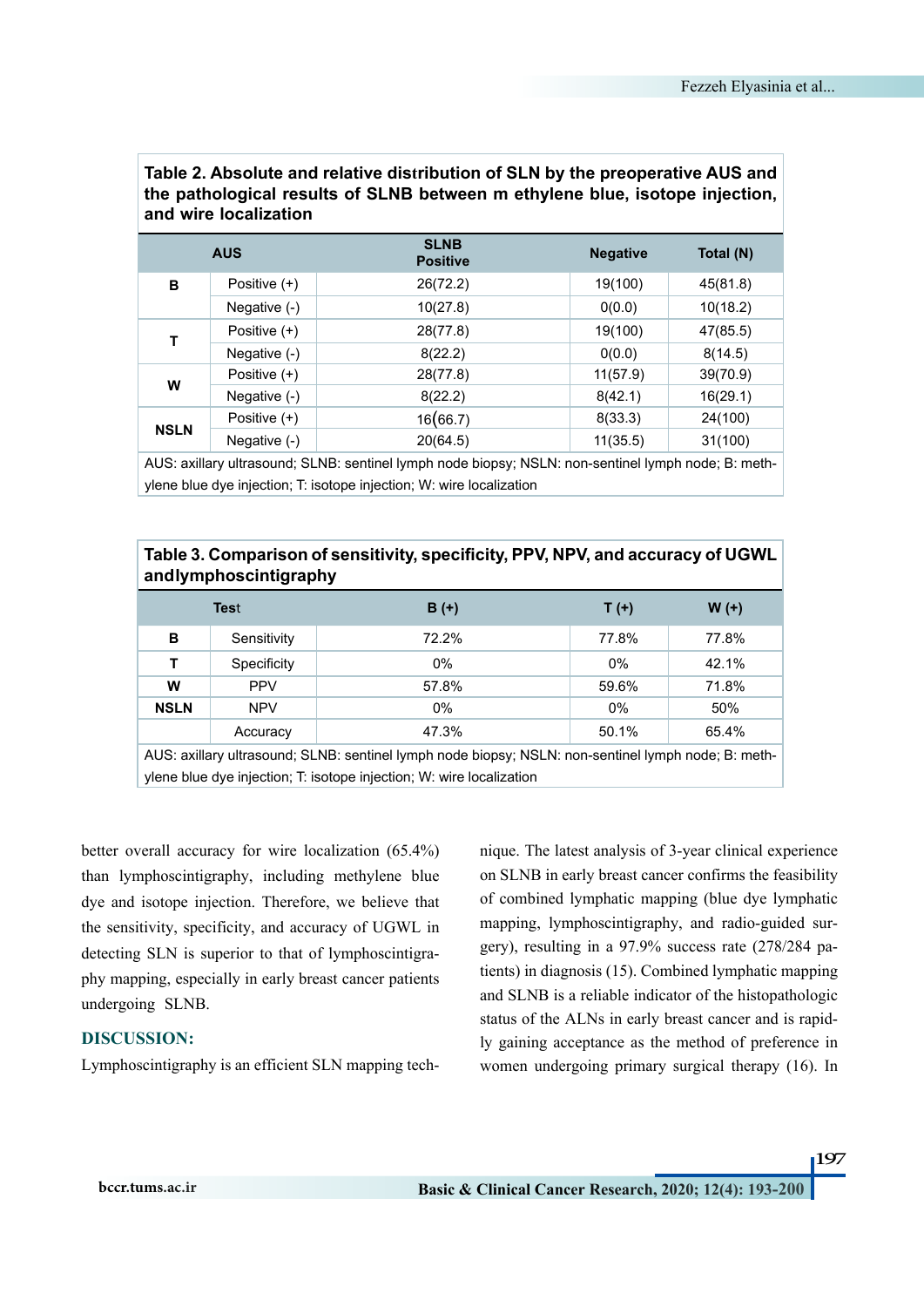early breast cancer, methylene blue dye (MBD) is also a safe procedure for SLN detection. Injections of dilute MBD without massage improve technical performance and sustain low complication rates [\(17\)](#page-6-16). Besides, research has shown that the effects of methylene blue were comparable with using isosulfan blue combined with an isotope [\(18\)](#page-6-17). The axillary ultrasound has shown to be moderately sensitive and more specific in diagnosing lymph node involvement [\(19\)](#page-6-18). The diagnostic specificity of lymph node sampling under ultrasound guidance for CNB or FNA can be as high as 100 %, and the sensitivity is reported from 65% to 70% [\(20,](#page-7-0) [21](#page-7-1)). Chen et al. have revealed that ultrasound is superior in evaluating ALNs than physical examination (PE). Then, the ultrasound should replace PE as the standard method for clinical staging of ALNs in breast cancer [\(22\)](#page-7-2). However, ultrasound alone to guide the biopsy of ALNs resulted in highly variable false-negative rates ([23\)](#page-7-3). Ultrasound-guided axillary sampling has recently been explored in various studies as an alternative staging technique to boost the accuracy of SLNB ([24](#page-7-4), [25\)](#page-7-5). Wang et al. showed that compared to SLNB alone  $(11.3\%)$ , SLNB + US-ALNB resulted in a significantly lower false-negative rate (2.8%) ([26](#page-7-6)).

Stachs et al. displayed that the accuracy of preoperative AUS in patients with early breast cancer depends primarily on the size of metastases in the axillary lymph node [\(27\)](#page-7-7). In 482 breast cancer patients, Choi et al. examined the influence of BMI on the performance of AUS and found no improvement in the false-negative rate ([28](#page-7-8)). Besides, Shah et al. reported that the sensitivity of AUS did not differ across BMI groups, whereas the specificity and accuracy were higher for overweight and obese patients [\(29\)](#page-7-9). In line with our study, there was a significant relationship between BMI, tumor size, laterality, ALN type, and the accuracy of preoperative AUS. However, other clinical and pathological factors such as age, weight, height, tumor biopsy, tumor location, the time interval between methylene blue dye and isotope injection to surgery, and the type of surgery were not correlated to the accuracy of preoperative AUS.

More recently, ultrasound-guided wire localization (UGWL), a well-recognized technique in breast pathology [\(30\)](#page-7-10), has been used in the treatment of impalpable head and neck lesions and identified with the advantages of accurate operational position, reduced operating time, and decreased tissue damage ([31](#page-7-11)). Compared to conventional surgery using wire marking for localization, ultrasound-assisted tumor surgery significantly increases the possibility of tumor-free margins in breast-conserving surgery [\(32\)](#page-7-12). Khare et al. used the wire ultrasound-guided localization (WUGL) technique to excise non-palpable breast lesions. They showed that this technique has positive results and could be widely accepted in resource-constraint situations. Clear margins obtained with WGL were 70.8% to 87.4%, respectively [\(14\)](#page-6-13). Indeed, UGWL can guide the decision on the precise surgical incision site, which results in a more effective SLNB. Our research included the differences between the number of SLNs detected by UGWL and the conventional method (isotope and blue dye). Surgeons could preoperatively locate SLN accurately and position wire markers via UGWL, which can further enhance the feasibility of SLNB. For SLNB guidance, blue dye mapping is more commonly used to locate SLNs of breast cancer. However, radionuclide use is limited in SLNB due to radioactive pollution and its legislative issues [\(33\)](#page-7-13). Our results indicated that in comparison with wire localization and isotope injection, the methylene blue dye technique had low sensitivity of 72.2%, while both wire localization and isotope injection reached 77.8%. In addition, we investigated the preoperative accuracy of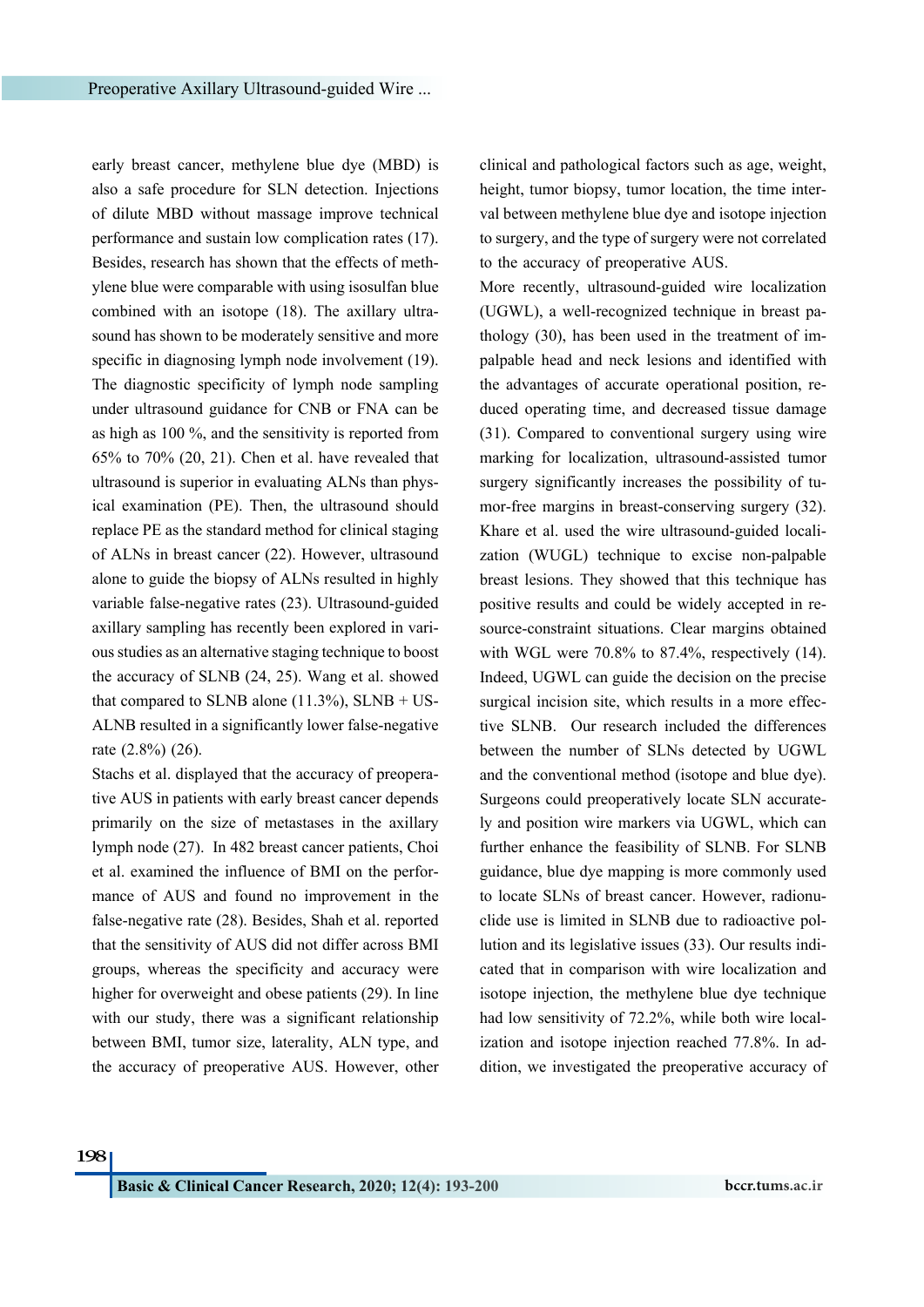UGWL in the identification of SLNs in patients with early breast cancer to guide SLNB. Compared with the methylene blue staining and isotope detection, the accuracy of UGWL localization was 65.4%. Among the 55 patients in our study, 71.8% of SLNs were detected by wire localization, while 57.8% were found using methylene blue mapping, and 59.6% were seen by gamma probe detection. The pathological results had performed as the gold standard to confirm the value of UGWL in determining SLN involvement. The results of our study demonstrated that the sensitivity and specificity of UGWL were 77.8% and 42.1%, respectively. Therefore, preoperative UGWL could effectively localize SLNs to guide SLNB in patients with early breast cancer. However, it is used to complement the isotope and blue dye method, but as an independent technique, UGWL requires further investigation.

#### **REFERENCES:**

- <span id="page-6-0"></span>1. DeSantis CE, Ma J, Gaudet MM, Newman LA, Miller KD, Goding Sauer A, et al. Breast cancer statistics, 2019. CA: a cancer journal for clinicians. 2019;69(6):438-51.
- <span id="page-6-1"></span>2. Cserni G. Axillary staging of breast cancer and the sentinel node. Journal of clinical pathology. 2000;53(10):733-41.
- <span id="page-6-2"></span>3. Langer I, Guller U, Viehl CT, Moch H, Wight E, Harder F, et al. Axillary lymph node dissection for sentinel lymph node micrometastases may be safely omitted in early-stage breast cancer patients: long-term outcomes of a prospective study. Annals of surgical oncology. 2009;16(12):3366-74.
- <span id="page-6-3"></span>4. Gradishar WJ, Anderson BO, Balassanian R, Blair SL, Burstein HJ, Cyr A, et al. NCCN guidelines insights: breast cancer, version 1.2017. Journal of the National Comprehensive Cancer Network. 2017;15(4):433-51.
- <span id="page-6-4"></span>5. Lyman GH, Somerfield MR, Bosserman LD, Perkins CL, Weaver DL, Giuliano AE. Sentinel lymph node biopsy for patients with early-stage breast cancer: American Society of Clinical Oncology clinical practice guideline update. J Clin Oncol. 2017;35(5):561-4.
- <span id="page-6-5"></span>6. Hokimoto N, Sugimoto T, Namikawa T, Funakoshi T, Oki T, Ogawa M, et al. A novel color fluorescence navigation system for intraoperative transcutaneous lymphatic mapping and resection of sentinel lymph nodes in breast cancer: comparison with the combination of gamma probe scanning and visible dye methods. Oncology. 2018;94(2):99-106.
- <span id="page-6-6"></span>Ahmed M, Purushotham AD, Douek M. Novel techniques 7. for sentinel lymph node biopsy in breast cancer: a systematic review. The lancet oncology. 2014;15(8):e351-e62.
- <span id="page-6-7"></span>8. Mok C, Tan SM, Zheng Q, Shi L. Network meta-analysis of novel and conventional sentinel lymph node biopsy techniques in breast cancer. BJS open. 2019;3(4):445.
- <span id="page-6-8"></span>sound in the diagnosis of nodal metastasis in invasive breast cancer: a review. World journal of surgery. 2012;36(1):46- 54. 9. Cools-Lartigue J, Meterissian S. Accuracy of axillary ultra-
- <span id="page-6-9"></span>Ganott MA, Zuley ML, Abrams GS, Lu AH, Kelly AE, 10. Sumkin JH, et al. Ultrasound guided core biopsy versus fine needle aspiration for evaluation of axillary lymphadenopa- thy in patients with breast cancer. International Scholarly Research Notices. 2014.
- <span id="page-6-10"></span>sound-guided core biopsy: an effective method of detecting axillary nodal metastases. Journal of the American College of Surgeons. 2012;214(1):12-7. 11. Solon JG, Power C, Al-Azawi D, Duke D, Hill AD. Ultra-
- <span id="page-6-11"></span>Luparia A, Campanino P, Cotti R, Lucarelli D, Durando 12. M, Mariscotti G, et al. Role of axillary ultrasound in the preoperative diagnosis of lymph node metastases in patients affected by breast carcinoma. La radiologia medica. 2010;115(2):225-37.
- <span id="page-6-12"></span>13. Rissanen TJ, Mäkäräinen H, Kiviniemi HO, Suramo I. Ultrasonographically guided wire localization of non-palpable breast lesions. Journal of ultrasound in medicine. 1994;13(3):183-8.
- <span id="page-6-13"></span>14. Khare S, Singh T, Santosh I, Laroiya I, Singh G. Wire-and Ultrasound-Guided Localization: A Novel Technique for Excision of Non-palpable Breast Tumors. Breast Cancer: Basic and Clinical Research. 2020;14:1178223420938068.
- <span id="page-6-14"></span>15. Mariani G, Villa G, Gipponi M, Bianchi P, Buffoni F, Agnese G, et al. Mapping sentinel lymph node in breast cancer by combined lymphoscintigraphy, blue-dye, and intraoperative gamma-probe. Cancer Biotherapy and Radiopharmaceuticals. 2000;15(3):245-52.
- <span id="page-6-15"></span>16. Shen J, Gilcrease MZ, Babiera GV, Ross MI, Meric-Bern-<br>stam F, Feig BW, et al. Feasibility and accuracy of senti-<br>nel lymph node biopsy after preoperative chemotherapy in breast cancer patients with documented axillary metastases. Cancer: Interdisciplinary International Journal of the Amer- ican Cancer Society. 2007;109(7):1255-63.
- <span id="page-6-16"></span>17. Mathelin C, Croce S, Brasse D, Gairard B, Gharbi M, Andriamisandratsoa N, et al. Methylene blue dye, an accurate dye for sentinel lymph node identification in early breast cancer. Anticancer research. 2009;29(10):4119-25.
- <span id="page-6-17"></span>Eldrageely K, Vargas MP, Khalkhali I, Venegas R. Sentinel 18. lymph node mapping of breast cancer: a case-control study of methylene blue tracer compared to isosulfan blue. The American Surgeon. 2004;70(10):872.
- <span id="page-6-18"></span>Olfatbakhsh A, Haghighat S, Sari F, Beheshtian T, Hashemi 19.